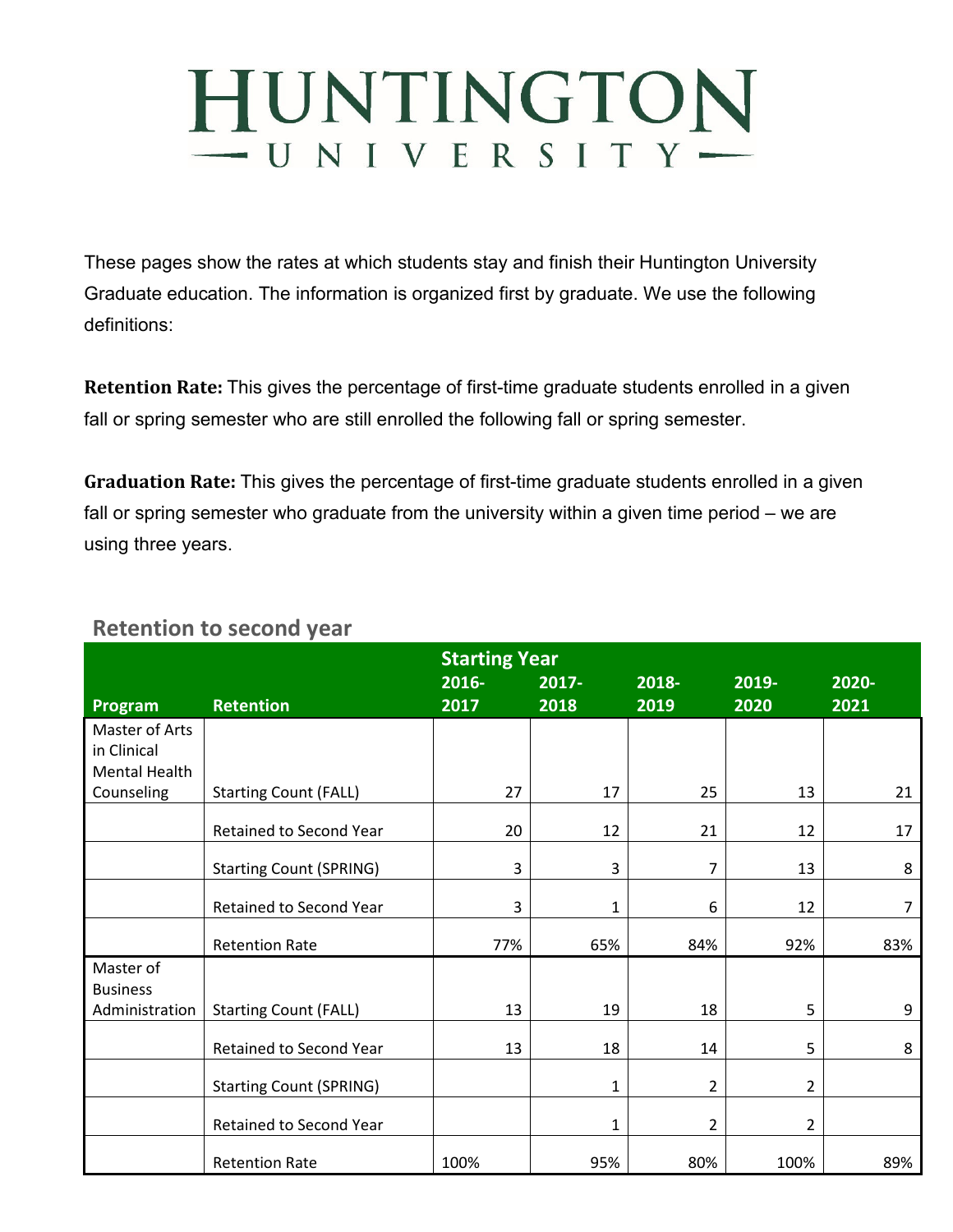| Master of      |                                |                |                |                |      |                |
|----------------|--------------------------------|----------------|----------------|----------------|------|----------------|
| Education      | <b>Starting Count (FALL)</b>   |                |                | 8              | 4    | 8              |
|                |                                |                |                |                |      |                |
|                | Retained to Second Year        |                |                | $\overline{7}$ | 4    | $\overline{7}$ |
|                | <b>Starting Count (SPRING)</b> | $\mathbf 1$    |                |                |      |                |
|                | Retained to Second Year        |                |                |                |      |                |
|                | <b>Retention Rate</b>          | 0%             |                | 88%            | 100% | 88%            |
| Master of Arts |                                |                |                |                |      |                |
| in             |                                |                |                |                |      |                |
| Organizational |                                |                |                |                |      |                |
| Leadership     | <b>Starting Count (FALL)</b>   | 8              | 3              | 3              | 4    | 5              |
|                | Retained to Second Year        | 4              | $\overline{2}$ | 3              | 3    | 5              |
|                | <b>Starting Count (SPRING)</b> | $\overline{2}$ | $\overline{2}$ | $\mathbf{1}$   | 3    |                |
|                |                                |                |                |                |      |                |
|                | Retained to Second Year        | $\overline{2}$ | $\overline{2}$ |                | 3    |                |
|                | <b>Retention Rate</b>          | 60%            | 80%            | 75%            | 86%  | 100%           |
| Master of Arts |                                |                |                |                |      |                |
| in Pastoral    |                                |                |                |                |      |                |
| Leadership     | <b>Starting Count (FALL)</b>   | $\mathbf{1}$   | 6              | $\overline{2}$ | 5    | $\overline{2}$ |
|                | Retained to Second Year        | $\mathbf{1}$   | 4              | $\overline{2}$ | 4    | 1              |
|                | <b>Starting Count (SPRING)</b> |                | $\mathbf{1}$   |                | 1    |                |
|                | Retained to Second Year        |                | 1              |                | 1    |                |
|                | <b>Retention Rate</b>          | 100%           | 71%            | 100%           | 83%  | 50%            |
| Master of Arts |                                |                |                |                |      |                |
| in Ministry    |                                |                |                |                |      |                |
| and TESOL      | <b>Starting Count (FALL)</b>   |                |                | $\mathbf{1}$   |      |                |
|                | Retained to Second Year        |                |                | $\mathbf{1}$   |      |                |
|                | <b>Starting Count (SPRING)</b> |                |                | 1              |      |                |
|                | Retained to Second Year        |                |                |                |      |                |
|                |                                |                |                |                |      |                |
|                | <b>Retention Rate</b>          |                |                | 50%            |      |                |

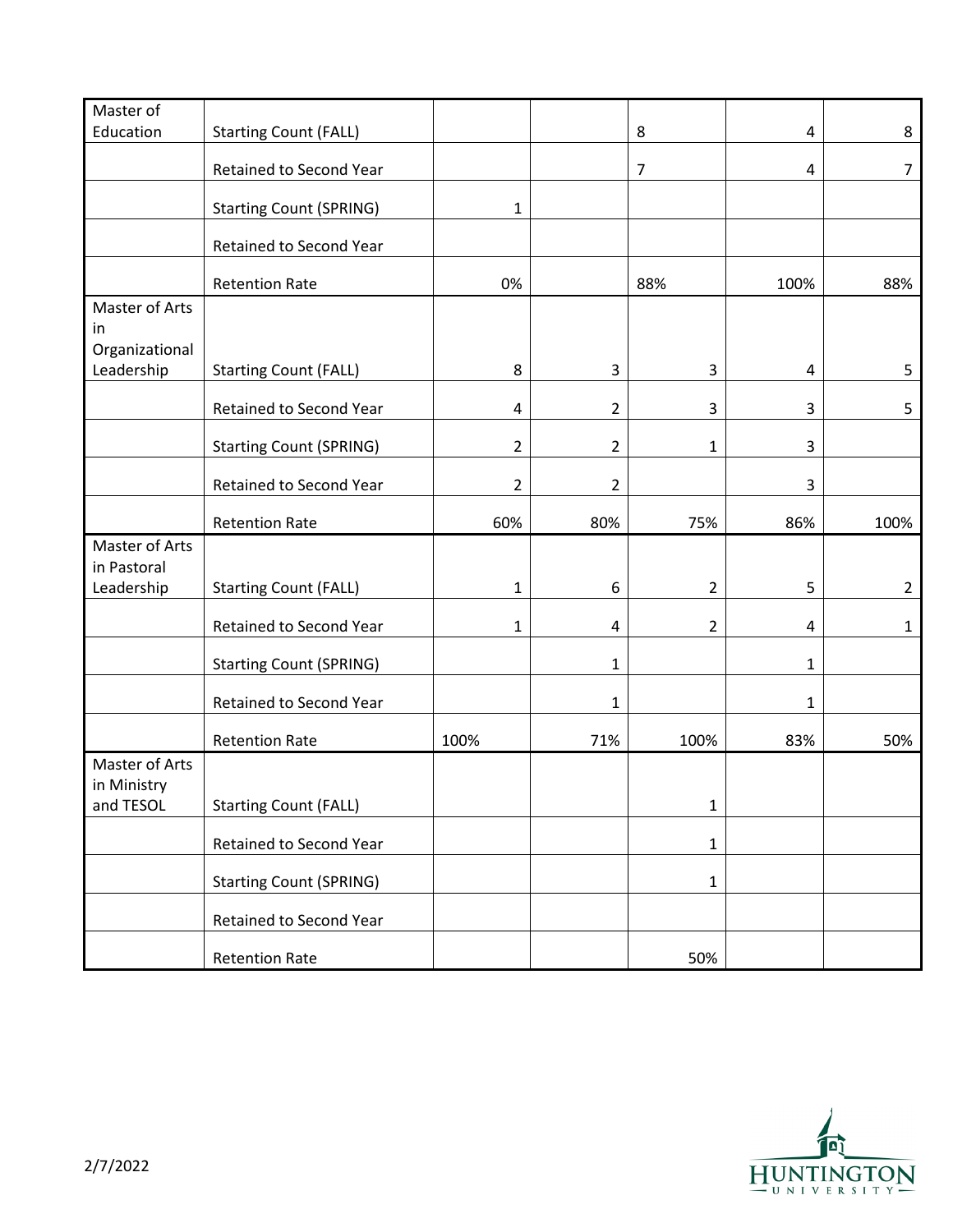## **Graduation Rates**

|                                                       |                                |           | 3-year rate (year is starting year) |              |                |  |  |
|-------------------------------------------------------|--------------------------------|-----------|-------------------------------------|--------------|----------------|--|--|
| Program                                               | <b>Retention</b>               | 2015-2016 | 2016-2017                           | 2017-2018    | 2018-2019      |  |  |
| Master of Arts<br>in Clinical<br><b>Mental Health</b> |                                |           |                                     |              |                |  |  |
| Counseling                                            | <b>Starting Count (FALL)</b>   | 49        | 27                                  | 17           | 25             |  |  |
|                                                       | <b>Starting Count (SPRING)</b> | 15        | 3                                   | 3            | $\overline{7}$ |  |  |
|                                                       | Graduated in 3-years or less   | 30        | 15                                  | 12           | 14             |  |  |
|                                                       | <b>Graduation Rate</b>         | 47%       | 50%                                 | 60%          | 44%            |  |  |
| Master of<br><b>Business</b><br>Administration        | <b>Starting Count (FALL)</b>   |           |                                     | 19           | 18             |  |  |
|                                                       | <b>Starting Count (SPRING)</b> |           |                                     |              | $\overline{2}$ |  |  |
|                                                       | Graduated in 3-years or less   |           |                                     | 18           | 14             |  |  |
|                                                       | <b>Graduation Rate</b>         |           |                                     | 95%          | 70%            |  |  |
| Master of<br>Education                                | <b>Starting Count (FALL)</b>   | 4         |                                     |              | 8              |  |  |
|                                                       | <b>Starting Count (SPRING)</b> |           |                                     |              |                |  |  |
|                                                       | Graduated in 3-years or less   | 2         |                                     |              | 5              |  |  |
|                                                       | <b>Graduation Rate</b>         | 50%       |                                     |              | 63%            |  |  |
| Master of Arts<br>in<br>Organizational<br>Leadership  | <b>Starting Count (FALL)</b>   | 33        | 8                                   | 3            | 3              |  |  |
|                                                       | <b>Starting Count (SPRING)</b> | 12        | $\overline{\mathbf{c}}$             | 2            | $\mathbf 1$    |  |  |
|                                                       | Graduated in 3-years or less   | 26        | 6                                   | 4            | $\overline{2}$ |  |  |
|                                                       | <b>Graduation Rate</b>         | 58%       | 60%                                 | 80%          | 50%            |  |  |
| Master of Arts<br>in Pastoral<br>Leadership           | <b>Starting Count (FALL)</b>   |           | $\mathbf{1}$                        | 6            | $\overline{2}$ |  |  |
|                                                       | <b>Starting Count (SPRING)</b> |           |                                     | $\mathbf{1}$ |                |  |  |
|                                                       | Graduated in 3-years or less   |           | $\mathbf{1}$                        | 5            | $\mathbf{1}$   |  |  |
|                                                       | <b>Graduation Rate</b>         |           | 100%                                | 71%          | 50%            |  |  |